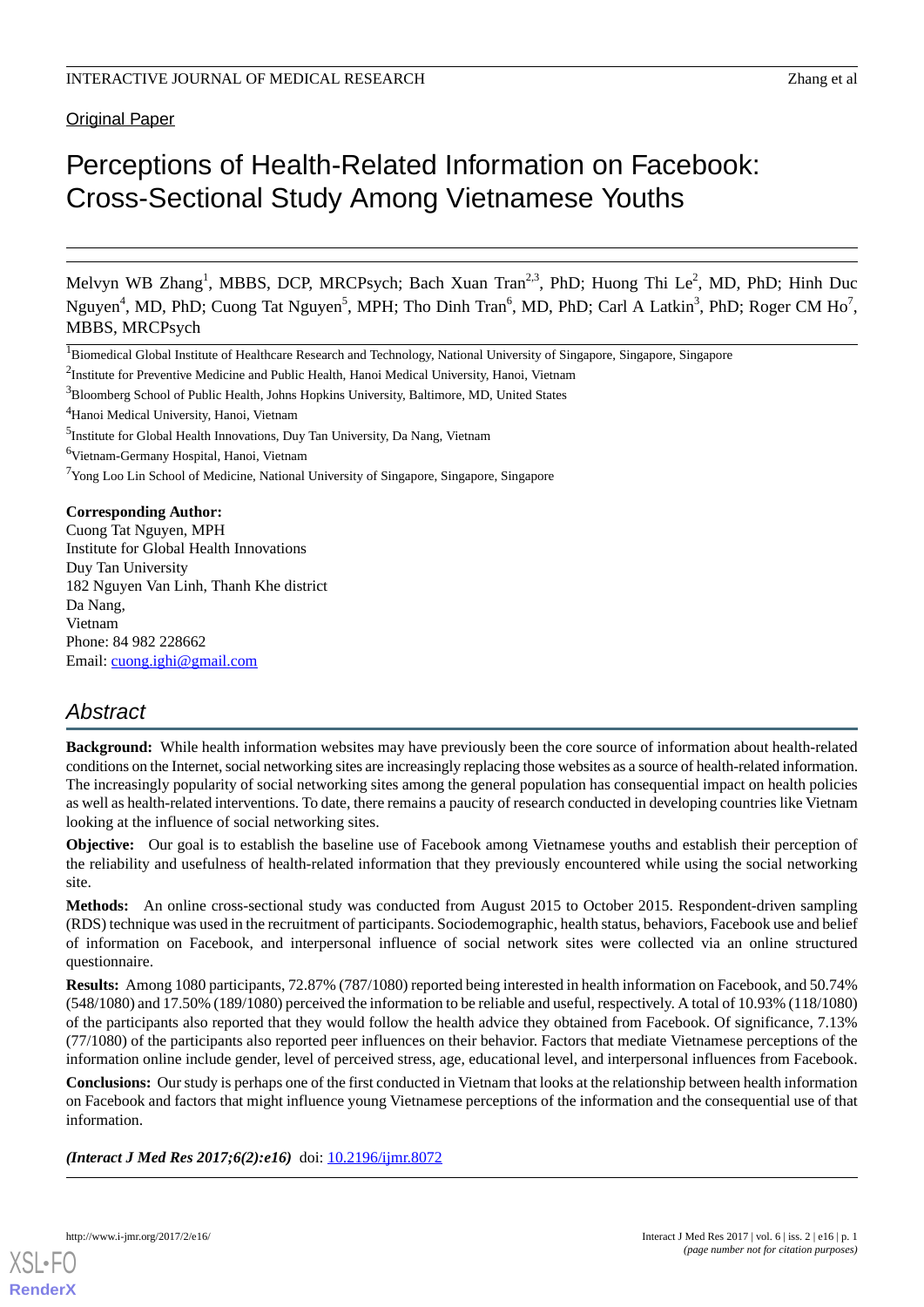## **KEYWORDS**

health information; social media; Facebook; beliefs

# *Introduction*

Over the past decade, there have been rapid advances in Internet as well as mobile technologies. Such rapid advances in technology have revolutionized health care. Aside from the introduction and implementation of electronic medical records in the health care setting, the availability of the Internet has allowed individuals to seek out information about various medical disorders more readily [\[1\]](#page-8-0). It is pertinent to note that the influence of such technological advances is not limited to developed countries. Developing countries such as Vietnam are also becoming increasingly more connected to the Internet [[2\]](#page-8-1). Prior studies conducted have reported that the penetration rate of the Internet in Vietnam has increased approximately threefold since 2005 [\[2](#page-8-1)].

More recent research has reported that youths in Vietnam tend to use the Internet, especially using their mobile devices, and those who are younger are also more likely to use social networking sites as well as messaging apps [\[3](#page-8-2)].

While technology has transformed how health care professionals function in their day to day activities, it has also affected the general public. There are myriad studies highlighting how technology has empowered individuals and transformed the way they seek out health-related information on the Internet. While health information websites may have previously been the core source of information about health-related conditions on the Internet, social networking sites are increasingly replacing those websites as a source of health-related information. Prior studies have reported there has been a paradigm shift in terms of information-seeking from the health information websites to social media of late [\[4](#page-8-3)]. A recent study has looked into how young adults sought information about diabetes and mental health online [\[5](#page-8-4)]. Based on the semistructured interviews conducted, it was noted that while young adults do use search engines to look for health-related information, they are increasingly using social media to seek health-related information as well [[5\]](#page-8-4). The increasing popularity of social networking sites among the general population has consequential impact on health policies as well as health-related interventions. Huesch et al [\[6](#page-8-5)] have examined how social networking sites such as Facebook could potentially be used for public health interventions. Other research has highlighted the potential utility of social networking sites in reaching out to individuals in the general population who have experienced auditory hallucinations [[7\]](#page-8-6). The research also reported how social networking sites such as Facebook could potentially be used as a form of support and a therapeutic tool for participants who are distressed by their hallucinations [\[7](#page-8-6)]. Aside from the use of Facebook for hallucinations, other researchers have proposed that Facebook could also be used to help reduce the incidence of problem drinking among university students through modification of social norms about drinking [[8](#page-8-7)]. Facebook has also been used previously in the analysis of beliefs about common disorders such as attention-deficit hyperactivity disorder [[9\]](#page-8-8). Clearly, there is a huge amount of potential for social networking sites

[XSL](http://www.w3.org/Style/XSL)•FO **[RenderX](http://www.renderx.com/)** to not only disseminate health-related information but also potentially be used as an intervention.

Granted, prior studies have documented the utility of Facebook as an intervention as well as a resource for health-related information. More recently, a study was conducted to determine the factors associated with how college students seek out health-related information using social networking sites [[10\]](#page-8-9). Another study reported that various sociodemographic variables as well as the sources of the information are influential in participant receptiveness and preferences. Other research has demonstrated how Facebook could help augment tobacco prevention strategies taught in the classroom setting [[11\]](#page-8-10). Notably, that study reported that a good proportion of students posted antitobacco messages on their social media account days after being exposed to tobacco prevention strategies in a classroom setting. Clearly, it is evident that Facebook is being used and perceived as a good tool to communicate health-related information [[11\]](#page-8-10).

In a developing country like Vietnam, with the rapid proliferation and increasing affordability of the Internet, it is thus pertinent for us to understand how youths perceive the health-related information on social networking sites. An understanding of this is pertinent prior to the conceptualization and implementation of interventions to deal with public health problems, modeling against research that has been done in the west. To our knowledge, there have not been any prior studies looking into how youths seek out health-related information on social networking sites in Vietnam. Here, thus far, the most common methodology of disseminating health-related information is via school-based campaigns [[12\]](#page-8-11).

The aim of this study is to establish the baseline use of Facebook among Vietnamese youths and establish their perception of the reliability and usefulness of health-related information that they previously encountered while using the social networking site. This study also seeks to determine how Vietnamese youths use the information they have obtained from online social networking sites. In addition, this study seeks to determine if there are other variables that might affect youth perceptions and receptiveness, such as their baseline health status. Understanding this information will help guide future public health interventions that use social networking sites as an interventional tool.

# *Methods*

#### **Study Setting and Population**

In order to achieve the study's objectives, an online cross-sectional study was conducted from August 2015 to October 2015 in Vietnam. The inclusion criteria for participation in the study include the following: aged 15 to 25 years, currently residing in Vietnam, and having access to an email or social network site account. There are no specific exclusion criteria for this study.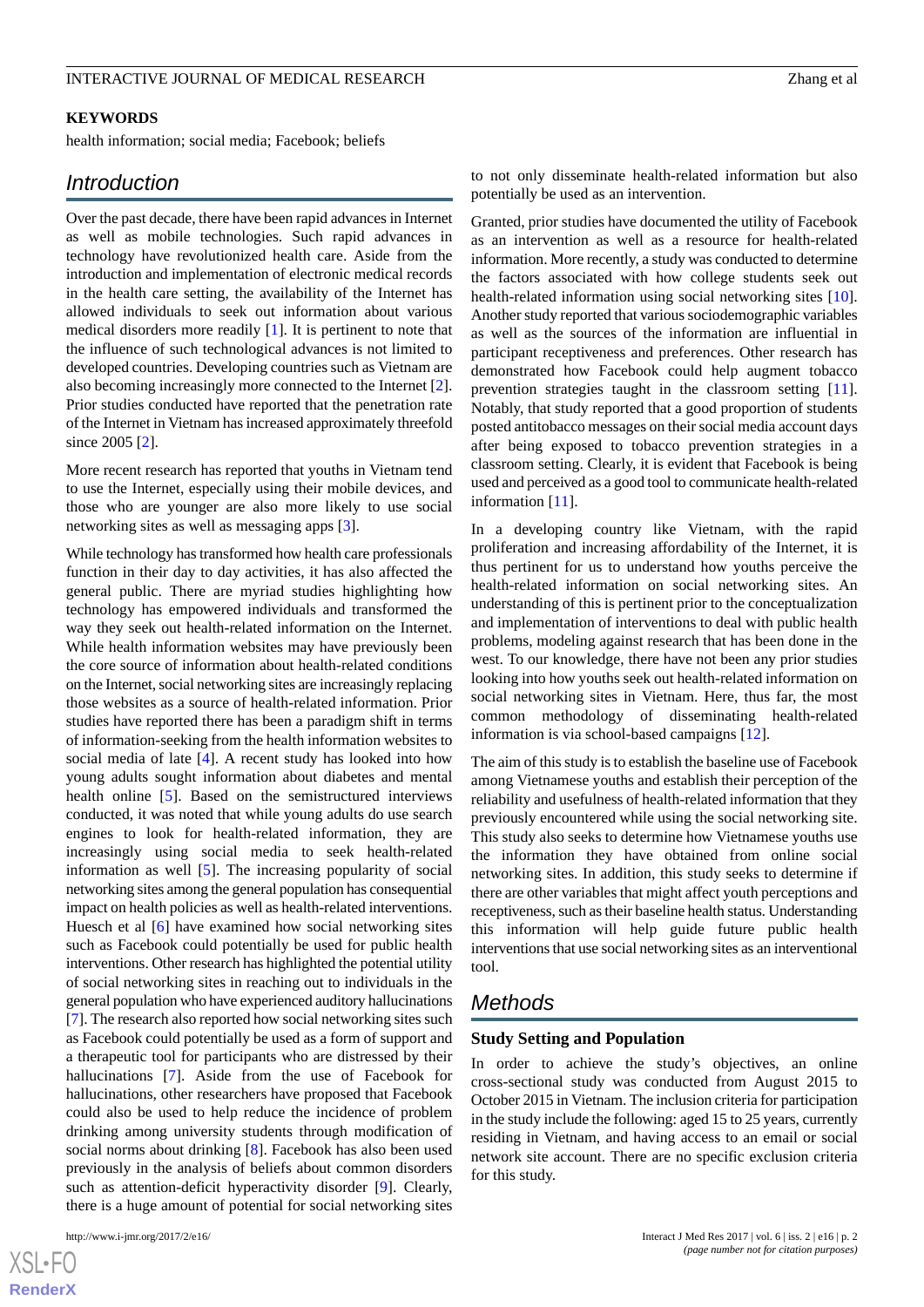# **Respondent-Driven Sampling and Sample Size**

For this cross-sectional study, the investigators made use of the respondent-driven sampling (RDS) technique in the recruitment of the participants. The sampling technique is as described elsewhere [[13-](#page-8-12)[15\]](#page-8-13). First, several core participants were recruited from high schools (Hung Yen high school and Phan Boi Chau high school) and universities (Hanoi Medical University and Vietnam National University) in Vietnam. The core participants were carefully selected to reflect the diversity of the Vietnamese population, taking into consideration age, gender, and level of education. Participants in the core groups were required to give their informed consent for the study and were told they would be required to make use of their email or social network site accounts to recruit other students to participate in the study. All participants in the core group were required to complete the Web-based study questionnaire prior to recruiting other participants. The invited participants were provided with the Web link of the survey form for them to complete the same questionnaire. There was no predefined end date of recruitment. The network was allowed to expand until it was deemed to be not able to expand any further. The survey was then deemed complete.

All the participants in the core group as well as the participants whom they invited were included in the final sample. Duplicate participants were identified through email, and amounted to a total of 7 cases, while 3 cases did not meet the inclusion criteria. Participants who did not complete at least 60% of the questions in the survey questionnaire were also excluded from the analysis. The resultant cumulative total sample size amounted to 1080 participants.

# **Web Survey Design**

The cross-sectional survey was implemented and deployed using Google Forms. All the data acquired from the Web-based study was stored on Google's Health Insurance Portability and Accountability Act–compliant server. Prior to the commencement of the survey, all participants were provided with information about the study's purposes and methodology as well as information about the principal and coinvestigators. The questionnaire survey comprised 40 questions, and participants were required to answer 23 questions. The Web survey was piloted among a group of 20 youths of different ages and genders prior to the actual implementation. The participants in the pilot group assisted in the assessment of the usability and reliability of the Web-based survey across a variety of devices and operating system platforms. For the questionnaire, a logic check was implemented in order to ensure that the answers provided corresponded to the theme of the questions.

The Web-based survey included the following questionnaires:

- Baseline demographics questionnaire: Baseline demographic information such as age, gender, educational level, occupational status, marital status, ethnicity, and religion beliefs were acquired from the participants.
- Health-related quality of life (HRQOL): HRQOL was measured by using the EuroQol 5 dimension 5 level (EQ-5D-5L) instrument. The HRQOL questionnaire

included 5 domains: mobility, self-care, usual activities, pain/discomfort, and anxiety/depression, with 5 levels of response: no problems, slight problems, moderate problems, severe problems, and extreme problems, giving 3125 health states with respective single indexes. To compute those indexes, the interim scoring for the EQ-5D-5L from the cross-walk value set of Thailand was used due to the unavailability of the Vietnamese population's reference [[16\]](#page-8-14). Additionally, the EQ-VAS (visual analog scale) assessed the self-rated health of respondents on a 20-cm vertical scale with the endpoint range from 0 to 100 points, labeled "the best health you can imagine" and "the worst health you can imagine." The validated Vietnamese version of the EQ-5D-5L has been used elsewhere [[13,](#page-8-12)[14](#page-8-15),[17-](#page-8-16)[22\]](#page-9-0).

- Stress measurement: The short-form Perceived Stress Scale (PSS) was used to measure the stress of participants in the last 30 days. This instrument included 4 items with a 5-point scale: never (0), almost never (1), sometimes (2), fairly often (3), very often (4). Two items were negatively coded (''In the last month, how often have you felt that you were unable to control the important things in your life?'' and ''In the last month, how often have you felt difficulties were piling up so high that you could not overcome them?'') and 2 items are positively coded (''In the last month, how often have you felt confident about your ability to handle your personal problems?'' and ''How often have you felt that things were going your way?''). In scoring the stress measure, positive items are reverse scored, and then all items are summed (scores ranging from 0 to 16 for the 4-item scale). Higher scores indicate greater stress [[23\]](#page-9-1).
- Risk behaviors: Questions were asked as to whether participants have had other risk behaviors such as smoking tobacco products or use of alcohol. To quantify the severity of the alcohol use disorder, we used the Alcohol Use Disorders Identification Test–Consumption (AUDIT-C) instrument, which is a short version of the Alcohol Use Disorders Identification Test. This tool consisted of 3 questions with scoring from 0 to 12, with a higher score indicative of a higher risk of alcohol dependence. If male respondents scored ≥4 or female respondents scored ≥3, they were determined as AUDIT+ [\[21](#page-8-17),[24](#page-9-2)[-30](#page-9-3)].

• Facebook use and belief of information on Facebook: We asked questions relating to the amount of time individuals spent using Facebook on a daily basis, as well as their primary activity on Facebook. In addition, we asked how participants usually obtained information about medical conditions and health-related conditions. Subsequently, participants were asked whether they had any interest in the health information on Facebook, and they were tasked to estimate the amount of time they spent reading health-related information on Facebook. Participants were asked to rate the perceived level of reliability of the health information, as well as the perceived level of usefulness. Participants were also asked how often they had shared health-related information using the social networking site.

• Interpersonal influence of social network sites: Questions were asked to investigate online peer influence. These included talking with new friends on the Internet, going to places introduced by online friends, effect of online friends

 $XSI - F($ **[RenderX](http://www.renderx.com/)**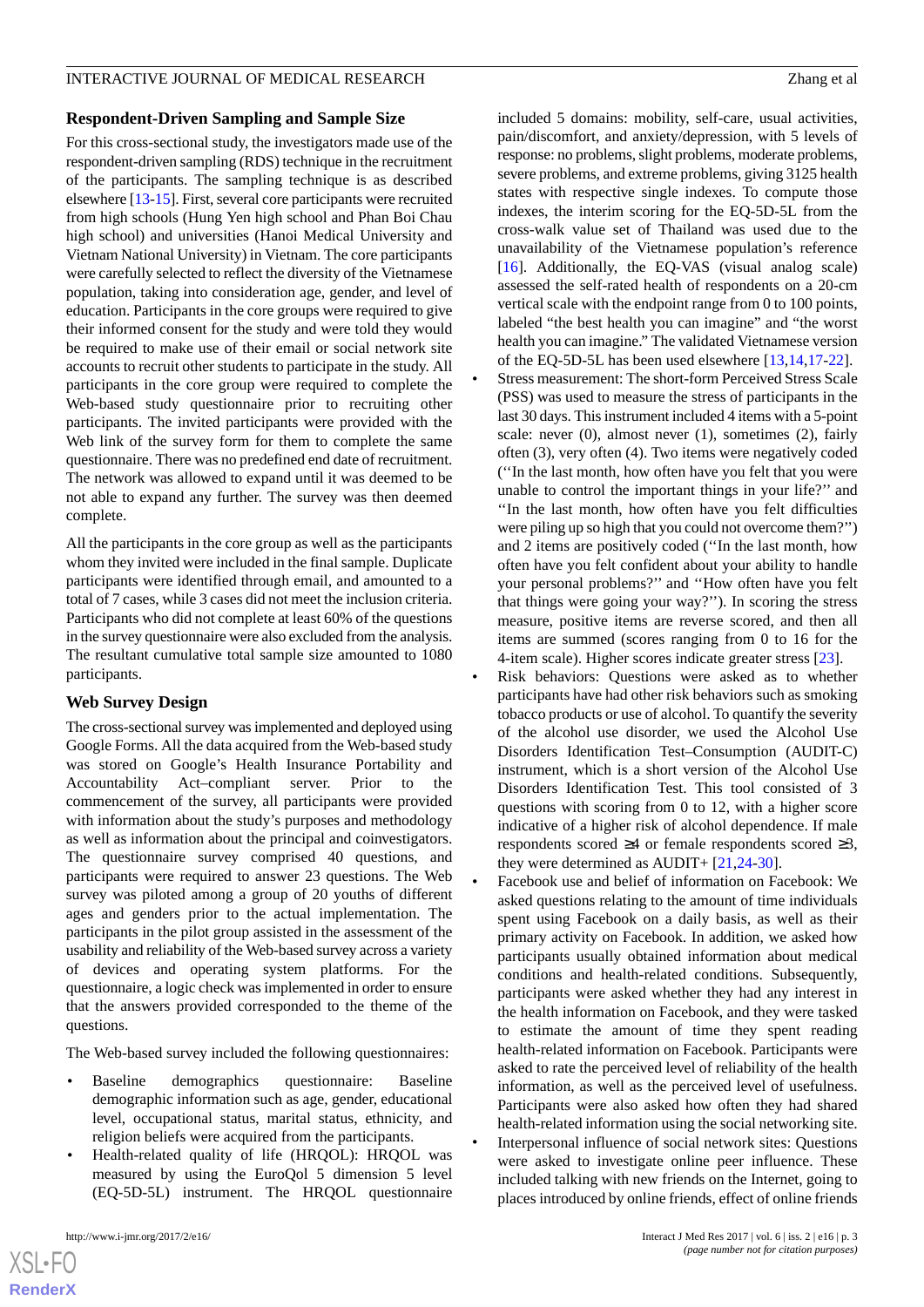on behavior and lifestyle, and trying to do something introduced by online friends.

## **Statistical Analysis**

Chi-square, *t*test, and analysis of variance were used to explore the differences among characteristics. Multivariate logistic regressions were employed to identify the associated factors. In this study, we applied a stepwise forward model strategy that uses a log-likelihood ratio test at a *P* value of .10 to select variables for the reduced models [[31\]](#page-9-4). A *P* value of less than .05 was set as the level of statistical significance.

# **Ethical Approval**

The Institutional Review Board of the Vietnam Authority of HIV/AIDS Control provided the ethical approval for this study. All participants were asked to provide an electronic informed consent. Participants were briefed and informed that they could withdraw anytime they wanted. Information obtained from the participants was coded and kept confidential.

# *Results*

A total of 1080 participants took part in the questionnaire survey, out of which 41.94% (453/1080) were males; 54.26% (586/1080) of the individuals were in the 18 to 22 year age group. The vast majority (849/1080, 78.61%) were undergraduate students, 95.83% (1035/1080) were of Kinh ethnicity, and 72.59% (784/1080) were single. A total of 47.59% (514/1080) of the participants resided in rented accommodations. A total of 9.63% (104/1080) of the participants reported having

had acute illnesses in the preceding month, and 18.88% (204/1080) of the participants reported that they have had chronic illnesses in the last 3 months. Among those sampled, 9.26% (100/1080) were overweight. In terms of their HRQOL, the vast majority of the participants reported having experienced mood symptoms (806/1080, 74.63%) as well as pain-related symptoms (548/1080, 50.74%). About 10.74% (116/1080) of the participants were currently smoking, and twice that (235/1080, 21.76%) were using alcohol. A total of 5.19% (56/1080) of the participants had also been smoking shisha. The mean scores for all participants on the EQ-5D and EQ-5D VAS were 0.73 and 80.59, respectively. The mean score for all participants on the PSS was 6.58.

[Table 1](#page-4-0) provides an overview of the baseline use of Facebook by the participants as well as their perceptions about health-related information on Facebook. The average amount of time participants spent on Facebook was 3.05 hours. The mean hours for females and males were 2.98 and 3.14 hours, respectively, and there were no significance differences between the means. The vast majority of the participants (713/1080, 66.02%) used Facebook primarily to keep themselves updated with the latest news. For most participants, friends are regarded as the primary source of their health information. At least 72.9% (787/1080) of the participants reported that they were interested in the health information shared on Facebook. A total of 65.74% (710/1080) of the participants spent less than 30% of the total time they spent on Facebook engaging in and reading health-related information.

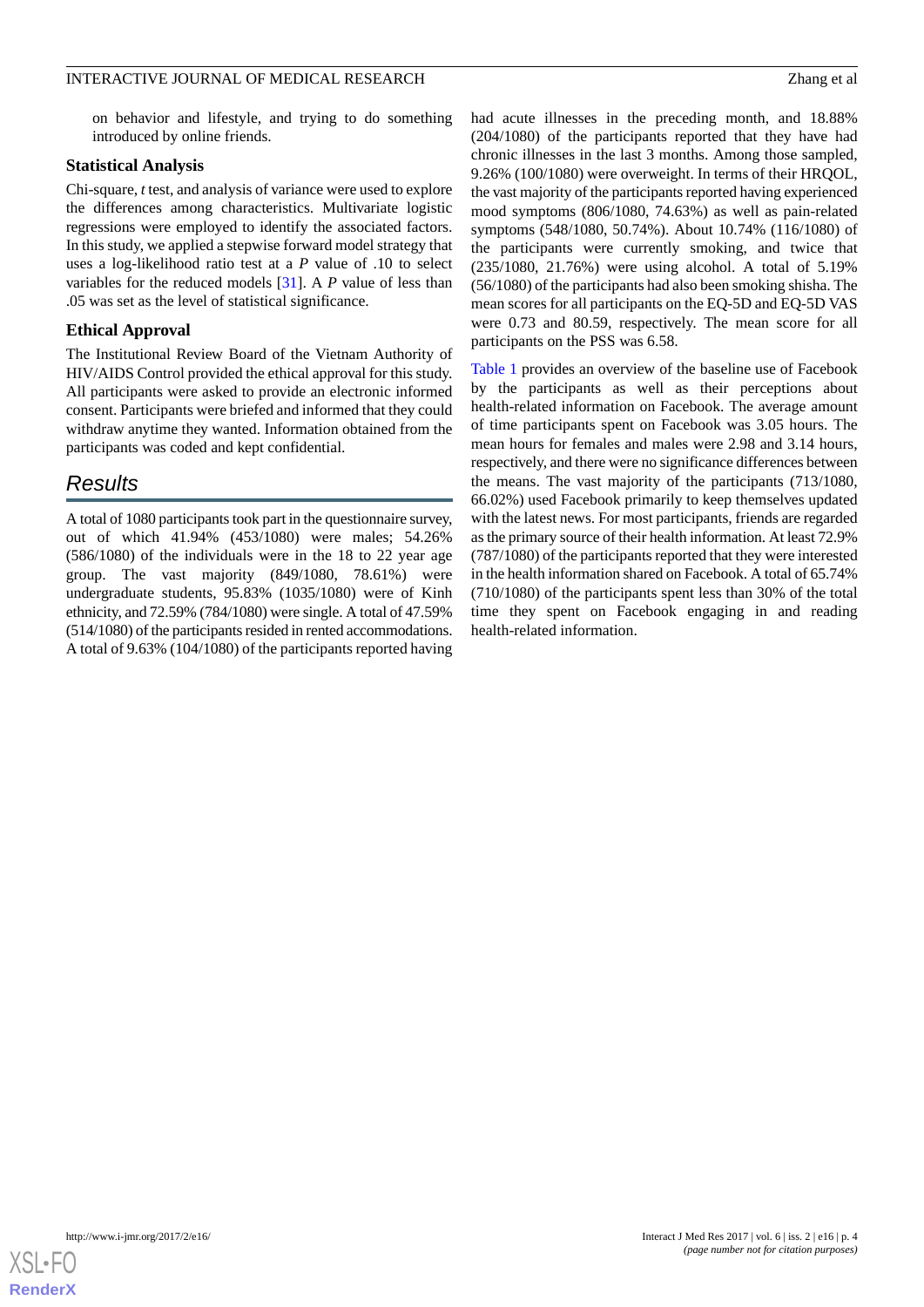<span id="page-4-0"></span>**Table 1.** Use of Facebook for seeking health information among respondents.

| Characteristics                                               | Female      | Male        | Total       | $P$ value |
|---------------------------------------------------------------|-------------|-------------|-------------|-----------|
| Primary purpose for using Facebook, n (%)                     |             |             |             |           |
| Chatting with friends                                         | 143 (22.77) | 144 (31.86) | 287 (26.57) | .011      |
| Update news                                                   | 436 (69.43) | 277 (61.28) | 713 (66.02) |           |
| Counseling                                                    | 6(0.96)     | 4(0.88)     | 10(0.93)    |           |
| Playing games                                                 | 43(6.85)    | 27(5.97)    | 70 (6.48)   |           |
| Health information sources, $n$ (%)                           |             |             |             |           |
| Friends                                                       | 267 (42.52) | 239 (52.88) | 506 (46.85) | .006      |
| Health page/groups                                            | 220 (35.03) | 130 (28.76) | 350 (32.41) |           |
| Talk with consultants                                         | 2(0.32)     | 0(0)        | 2(0.19)     |           |
| Others                                                        | 139(22.13)  | 83 (18.36)  | 222 (20.56) |           |
| Interest in health information shared on Facebook, n (%)      |             |             |             |           |
| Highly interested                                             | 149 (23.73) | 83 (18.36)  | 232 (21.48) | < 0.001   |
| Interested                                                    | 346 (55.10) | 209 (46.24) | 555 (51.39) |           |
| Low interest or not interested                                | 133 (21.18) | 160(35.40)  | 293 (27.13) |           |
| Time spent reading health information on Facebook, $n$ $(\%)$ |             |             |             |           |
| $<$ 10%                                                       | 164(26.11)  | 178 (39.38) | 342 (31.67) | < 0.001   |
| $10\% - 30\%$                                                 | 224 (35.67) | 144 (31.86) | 368 (34.07) |           |
| 30%-50%                                                       | 118 (18.79) | 64 (14.16)  | 182 (16.85) |           |
| 50%-70%                                                       | 62 (9.87)   | 25(5.53)    | 87 (8.06)   |           |
| >70%                                                          | 6(0.96)     | 4(0.88)     | 10(0.93)    |           |
| Unknown                                                       | 54 (8.60)   | 37(8.19)    | 91 (8.43)   |           |
| Time spent using Facebook per day (hours), mean (SD)          | 2.98(2.562) | 3.14(2.901) | 3.05(2.713) | .351      |

There were, however, statistically significant differences between the genders in terms of their primary purposes of using Facebook (*P*=.011), their health information sources (*P*=.006), their level of interest in health information (*P*<.001), and the amount of time they spent reading health-related information (*P*<.001).

[Table 2](#page-5-0) provides a detailed analysis of the participant perceptions of the usefulness and reliability of health-related information on Facebook. A total of 50.65% (547/1080) of the participants reported that they felt that the information was moderately reliable, and 17.50% (189/1080) reported that the information was highly reliable. Only 4.91% (53/1080) of the participants perceived the information to be useful. The vast majority of the participants (629/1080, 58.24%) felt that the information was neither useful nor useless. Only 31.20% (337/1080) of the sampled participants reported that they would not share the health information on Facebook. A cumulative total of 10.93% (118/1080) of participants reported that they would follow the health advisory shared on Facebook. There are significant differences between the genders in all the domains discussed.

[Table 3](#page-5-1) highlights the interpersonal influence of Facebook and social media sites on respondents. Among the participants, 8.17% (79/967) reported that social media encourages them to either talk to or meet new friends online. In addition, 7.07% (68/962) reported that their behaviors, lifestyle, and perceptions are highly affected by others whom they have met online. Of significance, approximately 13.40% (129/963) of participants reported that they ventured to a new place that was introduced by their online friends. In addition, 8.58% (83/967) of participants also reported that they often would try out new activities introduced by their online peers. There was no noted significant difference among the genders and the interpersonal influence, as the *P* values obtained were all not significant.

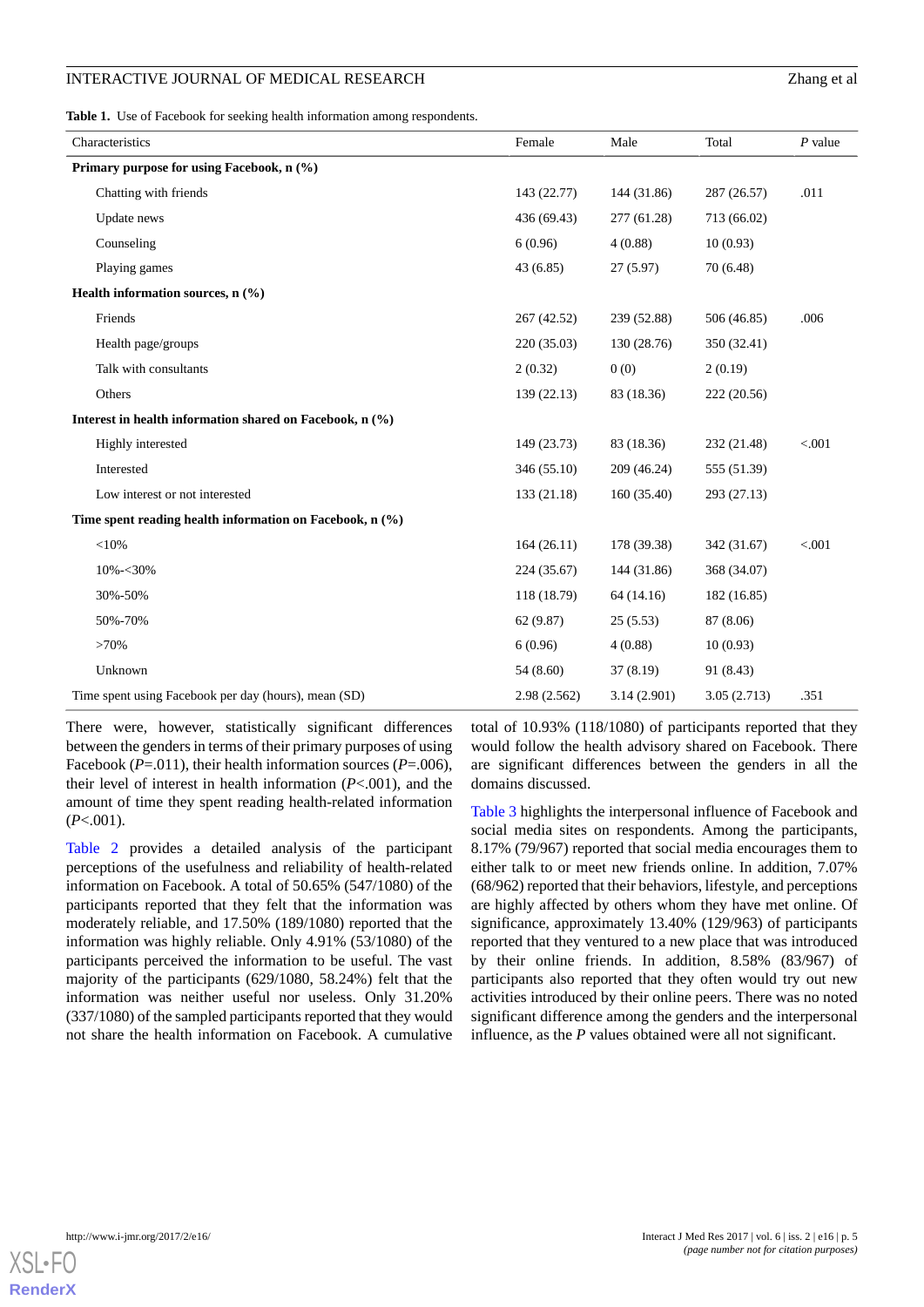<span id="page-5-0"></span>**Table 2.** The belief of respondents in health information on Facebook.

| Characteristics                                            | Female      | Male        | Total       | $P$ value |
|------------------------------------------------------------|-------------|-------------|-------------|-----------|
|                                                            | $n$ (%)     | $n$ (%)     | $n$ $(\%)$  |           |
| Reliability of health information shared on Facebook       |             |             |             |           |
| Low                                                        | 134 (21.34) | 160(35.40)  | 294 (27.22) | < 0.001   |
| Moderate                                                   | 364 (57.96) | 183 (40.49) | 547 (50.65) |           |
| High                                                       | 106 (16.88) | 83 (18.36)  | 189 (17.50) |           |
| Unknown                                                    | 24(3.82)    | 26(5.75)    | 50(4.63)    |           |
| <b>Usefulness of health information shared on Facebook</b> |             |             |             |           |
| Not useful                                                 | 242 (38.54) | 156 (34.51) | 398 (36.85) | < 0.001   |
| Normal                                                     | 370 (58.92) | 259 (57.30) | 629 (58.24) |           |
| Useful                                                     | 16(2.55)    | 37(8.19)    | 53 (4.91)   |           |
| Frequency of sharing health information on Facebook        |             |             |             |           |
| Always                                                     | 23(3.66)    | 34 (7.52)   | 57 (5.28)   | .002      |
| Often                                                      | 35(5.57)    | 30(6.64)    | 65(6.02)    |           |
| Occasionally                                               | 388 (61.78) | 233 (51.55) | 621 (57.50) |           |
| Never                                                      | 182 (28.98) | 155 (34.29) | 337 (31.20) |           |
| <b>Practice health information on Facebook</b>             |             |             |             |           |
| Always                                                     | 18(2.87)    | 20(4.42)    | 38 (3.52)   | < 0.001   |
| Often                                                      | 49 (7.80)   | 31(6.86)    | 80 (7.41)   |           |
| Occasionally                                               | 508 (80.89) | 320 (70.80) | 828 (76.67) |           |
| Never                                                      | 53 (8.44)   | 81 (17.92)  | 134 (12.41) |           |

#### <span id="page-5-1"></span>**Table 3.** Interpersonal influence on Internet among respondents.

| Characteristics                                                          | Female      | Male        | Total       | $P$ value |
|--------------------------------------------------------------------------|-------------|-------------|-------------|-----------|
|                                                                          | $n$ $(\%)$  | $n$ (%)     | $n$ (%)     |           |
| Talk and meet new online friends                                         |             |             |             |           |
| Often                                                                    | 30(5.39)    | 49 (11.95)  | 79 (8.17)   | < 0.001   |
| Frequently                                                               | 101(18.13)  | 140(34.15)  | 241 (24.92) |           |
| Rarely or never                                                          | 426 (76.48) | 221 (53.90) | 647 (66.91) |           |
| Effects of online relationships on behaviors, lifestyle, and perceptions |             |             |             |           |
| High influence                                                           | 36(6.46)    | 32 (7.90)   | 68 (7.07)   | .466      |
| Normal influence                                                         | 138 (24.78) | 89 (21.98)  | 227 (23.60) |           |
| Low influence or no influence                                            | 383 (68.76) | 284 (70.12) | 667 (69.33) |           |
| Go to places introduced by online friends                                |             |             |             |           |
| Often                                                                    | 79 (14.21)  | 50 (12.29)  | 129 (13.40) | .685      |
| Frequently                                                               | 294 (52.88) | 221 (54.30) | 515 (53.48) |           |
| Rarely or never                                                          | 183 (32.91) | 136 (33.42) | 319 (33.13) |           |
| Try to do something introduced by online friends                         |             |             |             |           |
| Often                                                                    | 47 (8.44)   | 36(8.78)    | 83 (8.58)   | .671      |
| Frequently                                                               | 274 (49.19) | 212 (51.71) | 486 (50.26) |           |
| Rarely or never                                                          | 236 (42.37) | 162(39.51)  | 398 (41.16) |           |

[Multimedia Appendix 1](#page-7-0) provides an overview of the multivariate regression analysis to determine factors that are associated with health-related information-seeking using Facebook. Males (odds

ratio [OR] 0.42, 95% CI 0.31-0.58) are less likely to be concerned about health-related information on Facebook. Those participants who have reported increased levels of perceived

[XSL](http://www.w3.org/Style/XSL)•FO **[RenderX](http://www.renderx.com/)**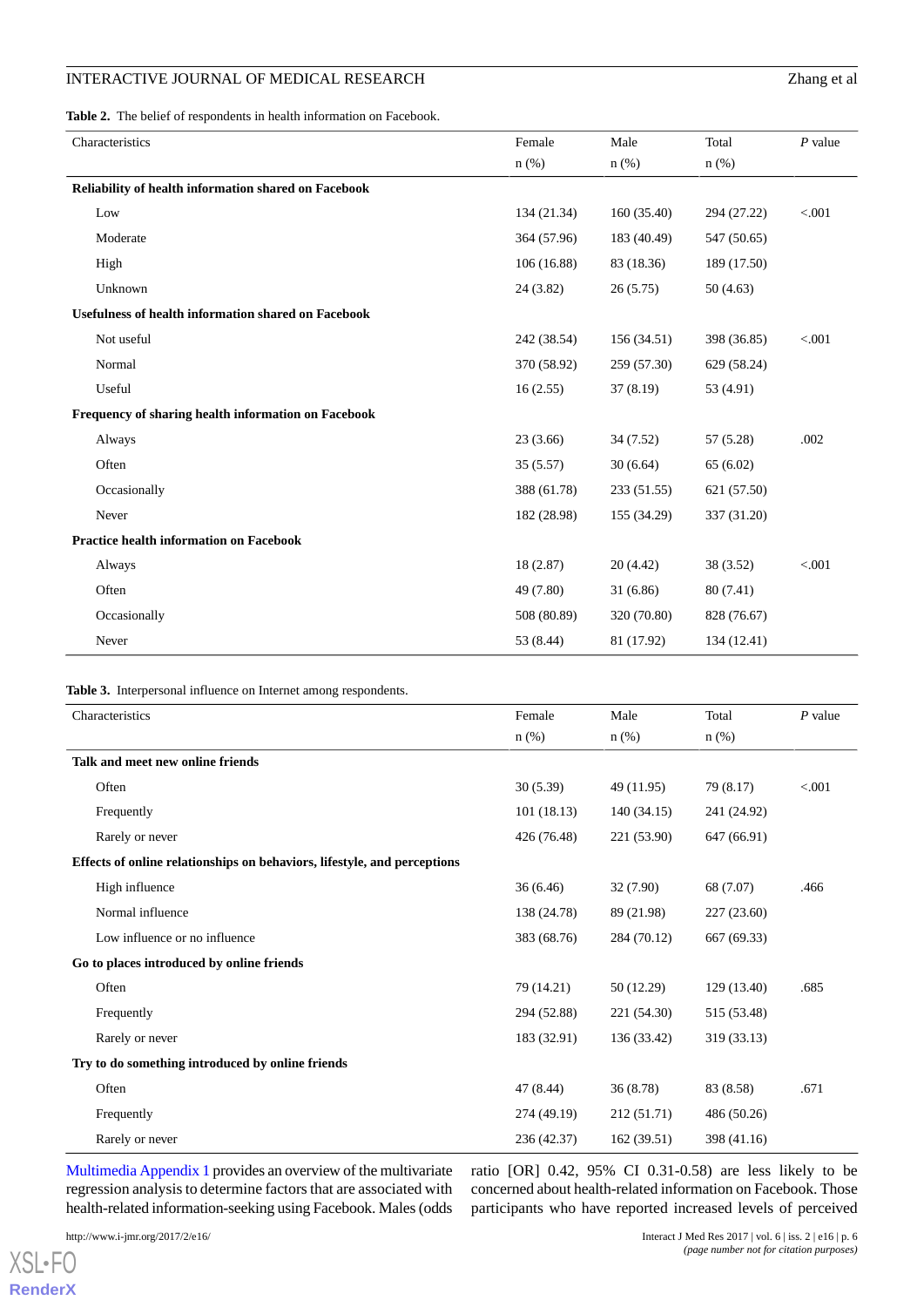stress, as determined by their scores on the PSS, are also less likely to be interested in and concerned about health information (OR 0.89, 95% CI 0.83-0.95). Factors that mediate whether participants believe the health information they have acquired from Facebook are affected by sociodemographic variables such as age and education. Participants who are older are less likely to believe in the health information provided on Facebook (OR 0.87, 95% CI 0.80-0.95). Participants with vocational training education status are more likely to belief in the health information on Facebook as compared to those with university or postgraduate education. The analysis of interpersonal influences was conducted as we need to determine whether it is one of the associated factors that might mediate the sharing of health-related information by participants. Participants who tend to make use of social media like Facebook to form new relationships (OR 2.65, 95% CI 1.26-5.56) and participants who are easily influenced by their online peers (OR 2.20, 95% CI 1.05-4.60) are more likely to share health-related information using their social networking accounts. With regard to whether participants would adhere to the health information provided on the social network, being of male gender has been found to be negatively associated with adherence (OR 0.84, 95% CI 0.76-0.93). However, interpersonal factors like using the social network to find new friends and following the advice of online peers are associated with a heightened incidence of adhering to the health information provided. Of significance, health information is commonly perceived to be useful among those individuals who are overweight.

# *Discussion*

#### **Principal Findings**

This is one of the first studies conducted in Vietnam that looks into the relationship between health information on Facebook and associated factors that might influence Vietnamese perceptions of the information and their use of the information that they have obtained from social networking sites. In our study, a total of 1080 participants took part and the vast majority were undergraduate students. A total of 18.88% (204/1080) of the participants reported that they have had health issues over the past 3 months, 9.26% (100/1080) of them were overweight, and a significant proportion have had pain or mood-related symptoms. Among the participants, 72.90% (787/1080) of them reported that they were interested in the health information on Facebook, and 50.65% (547/1080) and 17.50% (189/1080) perceived the information to be reliable and useful, respectively. A total of 10.93% (108/1080) of the participants also reported that they would follow the health advice they obtained from Facebook. Of significance, 7.07% (68/1080) of the participants also reported peer influences on their behaviors. Factors that mediate Vietnamese perceptions of the information online include gender, level of perceived stress, age, educational level, and interpersonal influences of Facebook. These factors moderated and affected how Vietnamese perceive the usefulness and reliability of the health information, as well as the likelihood that they would share the information with their peers.

There have been prior studies conducted in China looking at the equivalents of social networking sites like Facebook and

determining factors that might affect how their cohort used social networks [[32\]](#page-9-5). One study reported that Internet self-efficacy is a mediating factor influencing use [\[32](#page-9-5)]. Other studies have looked into specific ethnicity and how ethnicity in itself might be a mediating factor affecting use [\[33](#page-9-6)]. Lee [\[33](#page-9-6)] reported that as many as 98% of African American college students had a Facebook account and were actively using Facebook. In addition, younger users reported spending more time online. A study also reported how cultural factors could influence use [[33\]](#page-9-6). Cultural factors do have a significant influence on the motivation to use Facebook as well as the amount of time devoted to using it. Underwood et al [\[34](#page-9-7)] reported that there are fundamentally 3 different types of users—broadcasters, communicators, and high interactors—and the use of Facebook differs among these groups. Other comparative studies have reported on how women from different cultures use Facebook differently [[35\]](#page-9-8). For example, Americans tend to seek out Facebook for entertainment, whereas Koreans tend to seek social support and information online [[34-](#page-9-7)[36\]](#page-9-9). These previous studies highlight the prevalent usage of Facebook across various countries and that the usage might be mediated and influenced highly by cultural variable. Our study has reported that among our sampled cohort of Vietnamese, a good number of individuals were using Facebook and that the mean duration of use was 3.05 hours. In our study, we found that the vast majority of the participants have used Facebook to keep themselves updated about the latest news. The findings from our study are much in line with that of Kim et al [\[36](#page-9-9)], and this was expected as ours is an Asian cohort.

Our study, which looks into the acceptability and receptiveness of youths toward health information available on Facebook, is crucial, as a prior study has examined how social media could be used by community-based organizations who are conducting health promotion [[37\]](#page-9-10). That study has examined social networking sites such as Facebook, Twitter, and YouTube and found that these social media networks helped in the dissemination of health information to participants [[37\]](#page-9-10). Our study finds that Facebook could potentially be a good medium for the dissemination of health-related information, given that a good number of our sampled participants believe in the reliability of the information and are keen to share the information.

In our study, we found that males are less likely comparatively to be concerned about health-related information on Facebook. The fact that males are less likely to be concerned about health-related information might be accounted for by gender differences in the usage of Facebook. Raacke and Bonds-Raccke [[38\]](#page-9-11) reported that males tend to have a larger social network on Facebook and tend to make use of Facebook for dating-related purposes. In addition, we found that educational level would mediate whether participants believe the health-related information they have obtained online. Of significance, those with only a vocational level of education are more likely to believe the information online as compared to those with higher levels of education. We postulate that this might be related to how participants process the information by determining the accuracy and source of the information. Those with higher levels

 $XSI - F($ **[RenderX](http://www.renderx.com/)**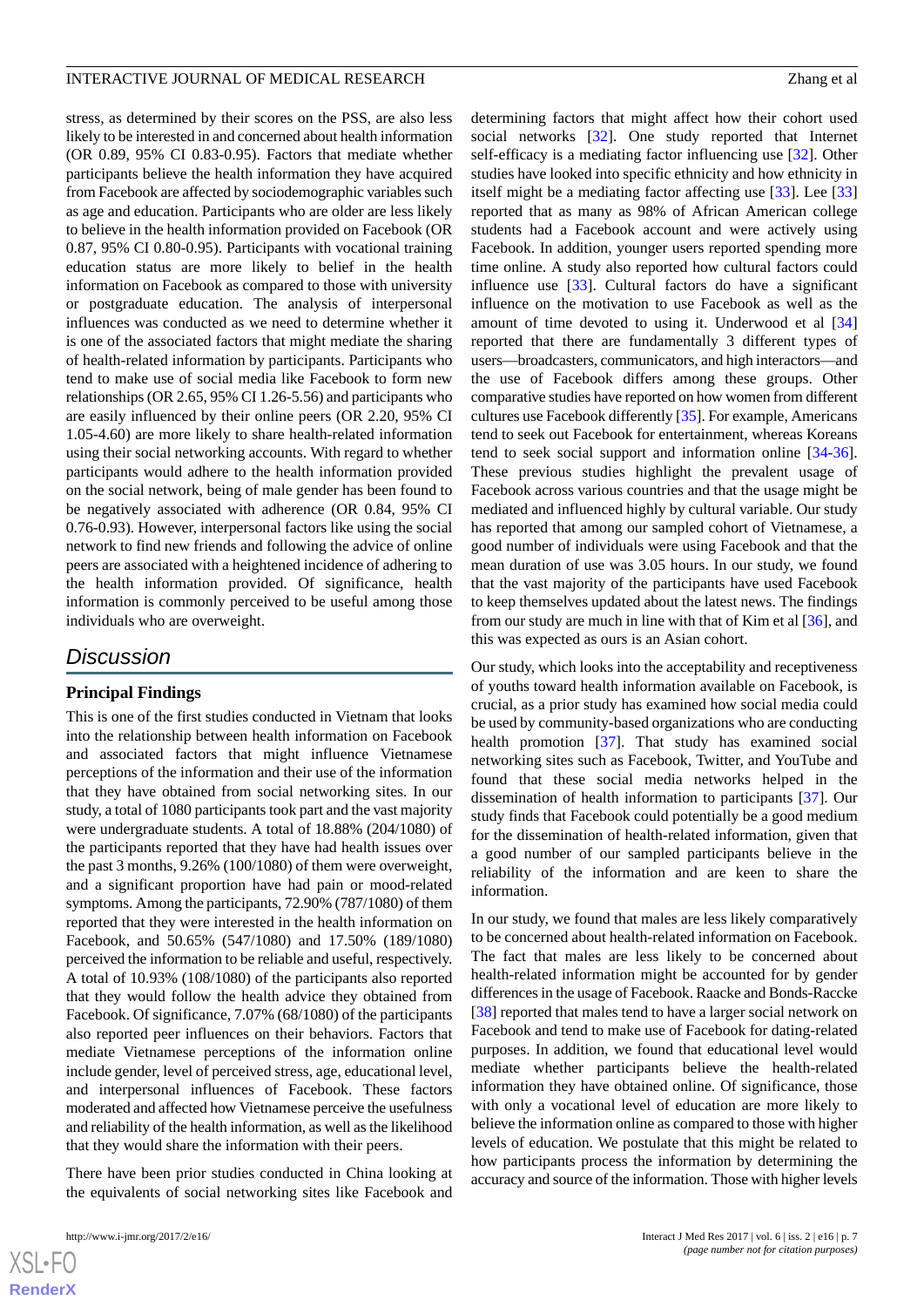of education are more likely to consider the accuracy as well as the original source of the health-related information.

In addition, in our study we have determined that Facebook is associated with significant interpersonal influence. A prior study by Hormes [[39\]](#page-9-12) has suggested that the excessive use of Facebook is similar to that of a behavioral form of addiction and demonstrated that those who met the criteria for disordered social networking usage were more likely to use alcohol. While Hormes'study demonstrated the negative impact of Facebook, it has demonstrated that Facebook could potentially shape one's perceptions. In our study, it is likely that Facebook might have caused changes in perceptions toward health-related information, whereas in Hormes' study, Facebook normalized alcohol use and provided opportunities for increased use of alcohol. While there remains to date limited literature on interpersonal influences of Facebook, a previous study examining Internet addiction has demonstrated that those with Internet addiction are more susceptible to interpersonal influences due to their reduced cognitive abilities [\[15](#page-8-13)]. We postulate that this might be similar for Facebook users, especially for those who are using Facebook excessively.

There are several clinical implications that arise from our study. Given the results, clinicians should be aware that youths and young adults are increasingly exposed to health-related information on social media. Hence, there is a good potential for the use of social media to augment the conventional mechanism of delivery of health-related information. Clinicians should know that information gotten from Facebook might not be entirely factually correct and should provide evidence-based information and recommendations about the various diseases to their patients. It is important to tale gender and educational influences into consideration and for there to be tailored and customizable messages. Clinicians should recognize the role of social media in their outreach efforts because we have found in this study that social media has interpersonal influences and messages that are disseminated could have potentially positive or negative outcomes. Hence, in using Facebook as a medium for health information dissemination, there needs to be some moderation of the content that is posted online. There has been recent research demonstrating how social media use could help in public health campaigning, especially in a low-resource setting [[40\]](#page-9-13). The authors have reported how effective such media

are, given that they have inherent potential for rapid transfer of information to the masses [\[40](#page-9-13)].

# **Strengths and Limitations**

Our study aimed to determine the use rates of social networking sites among young Vietnamese. Our study is perhaps one of the first studies examining the rates of social media use to be conducted in a developing country like Vietnam. We recruited a sizeable number of participants who, at the baseline, had knowledge of how to use the Internet (because they were required to make use of the Internet to take part in our survey). In addition, we were able to determine their perceptions and beliefs about health-related information shared on social networking sites as well as the interpersonal influences of social networking sites. We identified their baseline health status and other demographic variables and the influence of these variables on their perceptions of the health-related information shared online. Despite the clear strengths of our study, we do acknowledge several inherent limitations. Our sampled cohort might not be entirely representative of the general Vietnamese population. However, Internet-based sampling is the most effective low-cost way to reach out to individuals in a developing country like Vietnam. Also, our sampling is dependent on RDS and hence our participants needed to have social networking accounts to recruit other participants. We have only examined individual perceptions toward health-related information in general. Ideally, it would be of importance to determine their perceptions toward particular health-related information such as particular diseases, and this will help guide our future interventions.

#### **Conclusion**

This study is perhaps one of the pioneering studies conducted in Vietnam looking at the relationship between health information on Facebook and factors that might influence young Vietnamese perceptions of the information and the consequential use of that information. Clearly, from our study, a good proportion of young Vietnamese use social media to check out health-related information and share this information with their peers. Factors that mediate Vietnamese perceptions of the information online include gender, level of perceived stress, age, educational level, and interpersonal influences of Facebook. The above findings have clinical implications for clinicians who might wish to consider social sites for health-related interventions.

# **Acknowledgments**

<span id="page-7-0"></span>The authors would like to acknowledge support by the Vietnam Authority of HIV/AIDS Control for the implementation of the study.

# **Conflicts of Interest**

None declared.

### **Multimedia Appendix 1**

Associated factors with health information seeking behaviors and belief on Facebook among respondents.

[[PDF File \(Adobe PDF File\), 22KB-Multimedia Appendix 1](https://jmir.org/api/download?alt_name=ijmr_v6i2e16_app1.pdf&filename=bc8ad0f04ed50360e60342bbb3332d25.pdf)]

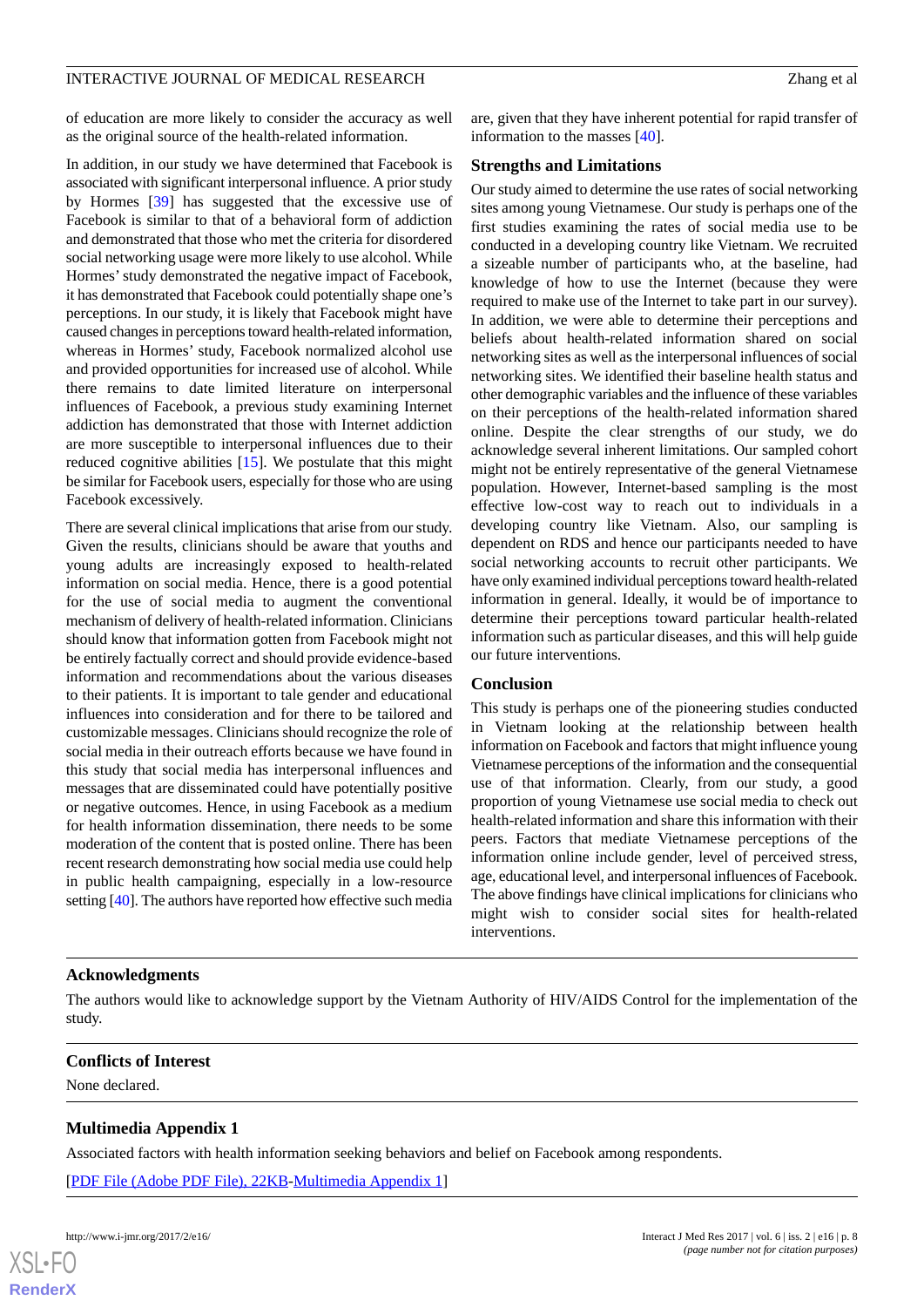# **References**

- <span id="page-8-0"></span>1. O'Carroll AM, Westby EP, Dooley J, Gordon KE. Information-seeking behaviors of medical students: a cross-sectional Web-based survey. JMIR Med Educ 2015 Jun 29;1(1):e4 [[FREE Full text](http://mededu.jmir.org/2015/1/e4/)] [doi: [10.2196/mededu.4267](http://dx.doi.org/10.2196/mededu.4267)] [Medline: [27731842](http://www.ncbi.nlm.nih.gov/entrez/query.fcgi?cmd=Retrieve&db=PubMed&list_uids=27731842&dopt=Abstract)]
- <span id="page-8-2"></span><span id="page-8-1"></span>2. FinTech Singapore. Mobile phone continues to be Vietnam's no. 1 for Internet use. 2016. URL: [http://fintechnews.sg/855/](http://fintechnews.sg/855/studies/mobile-phone-vietnams-no-1-device-internet-use/) [studies/mobile-phone-vietnams-no-1-device-internet-use/](http://fintechnews.sg/855/studies/mobile-phone-vietnams-no-1-device-internet-use/) [accessed 2017-08-21] [\[WebCite Cache ID 6stLc1AEG\]](http://www.webcitation.org/

                                6stLc1AEG)
- <span id="page-8-3"></span>3. eMarketer. Vietnam online: digital usage and behavior, 2015-2020. 2016. URL: [https://www.emarketer.com/Report/](https://www.emarketer.com/Report/Vietnam-Online-Digital-Usage-Behavior-2015-2020/2001971) [Vietnam-Online-Digital-Usage-Behavior-2015-2020/2001971](https://www.emarketer.com/Report/Vietnam-Online-Digital-Usage-Behavior-2015-2020/2001971) [accessed 2017-08-21] [[WebCite Cache ID 6stLwZ1Sk\]](http://www.webcitation.org/

                                6stLwZ1Sk)
- <span id="page-8-4"></span>4. Quintero JJM, Yilmaz G, Najarian K. Optimizing the presentation of mental health information in social media: the effects of health testimonials and platform on source perceptions, message processing, and health outcomes. Health Commun 2017 Sep;32(9):1121-1132. [doi: [10.1080/10410236.2016.1214218\]](http://dx.doi.org/10.1080/10410236.2016.1214218) [Medline: [27573748\]](http://www.ncbi.nlm.nih.gov/entrez/query.fcgi?cmd=Retrieve&db=PubMed&list_uids=27573748&dopt=Abstract)
- <span id="page-8-5"></span>5. Fergie G, Hilton S, Hunt K. Young adults' experiences of seeking online information about diabetes and mental health in the age of social media. Health Expect 2015 Dec 8;19(6):1324-1335. [doi: [10.1111/hex.12430](http://dx.doi.org/10.1111/hex.12430)] [Medline: [26647109](http://www.ncbi.nlm.nih.gov/entrez/query.fcgi?cmd=Retrieve&db=PubMed&list_uids=26647109&dopt=Abstract)]
- <span id="page-8-6"></span>6. Huesch MD, Galstyan A, Ong MK, Doctor JN. Using social media, online social networks, and Internet search as platforms for public health interventions: a pilot study. Health Serv Res 2016 Jun;51 Suppl 2:1273-1290. [doi: [10.1111/1475-6773.12496\]](http://dx.doi.org/10.1111/1475-6773.12496) [Medline: [27161093](http://www.ncbi.nlm.nih.gov/entrez/query.fcgi?cmd=Retrieve&db=PubMed&list_uids=27161093&dopt=Abstract)]
- <span id="page-8-7"></span>7. Crosier BS, Brian RM, Ben-Zeev D. Using Facebook to reach people who experience auditory hallucinations. J Med Internet Res 2016;18(6):e160 [\[FREE Full text\]](http://www.jmir.org/2016/6/e160/) [doi: [10.2196/jmir.5420](http://dx.doi.org/10.2196/jmir.5420)] [Medline: [27302017\]](http://www.ncbi.nlm.nih.gov/entrez/query.fcgi?cmd=Retrieve&db=PubMed&list_uids=27302017&dopt=Abstract)
- <span id="page-8-8"></span>8. Ridout B, Campbell A. Using Facebook to deliver a social norm intervention to reduce problem drinking at university. Drug Alcohol Rev 2014 Nov;33(6):667-673. [doi: [10.1111/dar.12141](http://dx.doi.org/10.1111/dar.12141)] [Medline: [24689339\]](http://www.ncbi.nlm.nih.gov/entrez/query.fcgi?cmd=Retrieve&db=PubMed&list_uids=24689339&dopt=Abstract)
- <span id="page-8-9"></span>9. Gajaria A, Yeung E, Goodale T, Charach A. Beliefs about attention-deficit/hyperactivity disorder and response to stereotypes: youth postings in Facebook groups. J Adolesc Health 2011 Jul;49(1):15-20. [doi: [10.1016/j.jadohealth.2010.09.004](http://dx.doi.org/10.1016/j.jadohealth.2010.09.004)] [Medline: [21700151](http://www.ncbi.nlm.nih.gov/entrez/query.fcgi?cmd=Retrieve&db=PubMed&list_uids=21700151&dopt=Abstract)]
- <span id="page-8-10"></span>10. Syn SY, Kim SU. College students' health information activities on Facebook: investigating the impacts of health topic sensitivity, information sources, and demographics. J Health Commun 2016 Jul;21(7):743-754. [doi: [10.1080/10810730.2016.1157652\]](http://dx.doi.org/10.1080/10810730.2016.1157652) [Medline: [27220029\]](http://www.ncbi.nlm.nih.gov/entrez/query.fcgi?cmd=Retrieve&db=PubMed&list_uids=27220029&dopt=Abstract)
- <span id="page-8-11"></span>11. Kousoulis AA, Kympouropoulos SP, Pouli DK, Economopoulos KP, Vardavas CI. From the classroom to Facebook: a fresh approach for youth tobacco prevention. Am J Health Promot 2016 May;30(5):390-393. [doi: [10.1177/0890117116646345\]](http://dx.doi.org/10.1177/0890117116646345) [Medline: [27404648\]](http://www.ncbi.nlm.nih.gov/entrez/query.fcgi?cmd=Retrieve&db=PubMed&list_uids=27404648&dopt=Abstract)
- <span id="page-8-12"></span>12. Minh HV, Minh HV, Giang KB, Hai PT, Hoang TD, Huyen DT, et al. Access to anti-smoking information among school children and its potential impact on preventing smoking initiation: results from the Global Youth Tobacco Use Survey (GYTS) 2014 in Vietnam. Asian Pac J Cancer Prev 2016;17(S1):31-36 [[FREE Full text](http://journal.waocp.org/?sid=Entrez:PubMed&id=pmid:27087180&key=2016.17.S1.31)] [Medline: [27087180\]](http://www.ncbi.nlm.nih.gov/entrez/query.fcgi?cmd=Retrieve&db=PubMed&list_uids=27087180&dopt=Abstract)
- <span id="page-8-15"></span>13. Zhang MWB, Tran BX, Huong LT, Hinh ND, Nguyen HLT, Tho TD, et al. Internet addiction and sleep quality among Vietnamese youths. Asian J Psychiatr 2017 Aug;28:15-20 [[FREE Full text](http://doi.org/10.1016/j.ajp.2017.03.025)] [doi: [10.1016/j.ajp.2017.03.025\]](http://dx.doi.org/10.1016/j.ajp.2017.03.025) [Medline: [28784371](http://www.ncbi.nlm.nih.gov/entrez/query.fcgi?cmd=Retrieve&db=PubMed&list_uids=28784371&dopt=Abstract)]
- <span id="page-8-14"></span><span id="page-8-13"></span>14. Zhang MWB, Tran BX, Nguyen HLT, Le HT, Long NH, Le HT, et al. Using online respondent driven sampling for Vietnamese youths' alcohol use and associated risk factors. Healthc Inform Res 2017 Apr;23(2):109-118 [\[FREE Full text](http://www.e-hir.org/journal/viewJournal.html?year=2017&vol=023&num=02&page=109)] [doi: [10.4258/hir.2017.23.2.109\]](http://dx.doi.org/10.4258/hir.2017.23.2.109) [Medline: [28523209\]](http://www.ncbi.nlm.nih.gov/entrez/query.fcgi?cmd=Retrieve&db=PubMed&list_uids=28523209&dopt=Abstract)
- <span id="page-8-16"></span>15. Tran BX, Huong LT, Hinh ND, Nguyen LH, Le BN, Nong VM, et al. A study on the influence of internet addiction and online interpersonal influences on health-related quality of life in young Vietnamese. BMC Public Health 2017 Jan 31;17(1):138 [[FREE Full text\]](https://bmcpublichealth.biomedcentral.com/articles/10.1186/s12889-016-3983-z) [doi: [10.1186/s12889-016-3983-z\]](http://dx.doi.org/10.1186/s12889-016-3983-z) [Medline: [28143462\]](http://www.ncbi.nlm.nih.gov/entrez/query.fcgi?cmd=Retrieve&db=PubMed&list_uids=28143462&dopt=Abstract)
- 16. Tran BX, Ohinmaa A, Nguyen LT. Quality of life profile and psychometric properties of the EQ-5D-5L in HIV/AIDS patients. Health Qual Life Outcomes 2012 Nov 01;10:132 [\[FREE Full text\]](https://hqlo.biomedcentral.com/articles/10.1186/1477-7525-10-132) [doi: [10.1186/1477-7525-10-132](http://dx.doi.org/10.1186/1477-7525-10-132)] [Medline: [23116130](http://www.ncbi.nlm.nih.gov/entrez/query.fcgi?cmd=Retrieve&db=PubMed&list_uids=23116130&dopt=Abstract)]
- 17. Nguyen LH, Nguyen HTT, Nguyen HLT, Tran BX, Latkin CA. Adherence to methadone maintenance treatment and associated factors among patients in Vietnamese mountainside areas. Subst Abuse Treat Prev Policy 2017 Jun 08;12(1):31 [[FREE Full text](https://substanceabusepolicy.biomedcentral.com/articles/10.1186/s13011-017-0115-4)] [doi: [10.1186/s13011-017-0115-4\]](http://dx.doi.org/10.1186/s13011-017-0115-4) [Medline: [28595642](http://www.ncbi.nlm.nih.gov/entrez/query.fcgi?cmd=Retrieve&db=PubMed&list_uids=28595642&dopt=Abstract)]
- 18. Nguyen LH, Nguyen LHT, Boggiano VL, Hoang CD, Van NH, Le HT, et al. Quality of life and healthcare service utilization among methadone maintenance patients in a mountainous area of Northern Vietnam. Health Qual Life Outcomes 2017 Apr 20;15(1):77 [[FREE Full text\]](https://hqlo.biomedcentral.com/articles/10.1186/s12955-017-0633-9) [doi: [10.1186/s12955-017-0633-9](http://dx.doi.org/10.1186/s12955-017-0633-9)] [Medline: [28427471](http://www.ncbi.nlm.nih.gov/entrez/query.fcgi?cmd=Retrieve&db=PubMed&list_uids=28427471&dopt=Abstract)]
- <span id="page-8-17"></span>19. Nguyen LH, Tran BX, Nguyen HLT, Nguyen CT, Hoang CD, Le HQ, et al. Psychological distress among methadone maintenance patients in Vietnamese mountainous areas. AIDS Behav 2017 Apr 24. [doi: [10.1007/s10461-017-1779-5](http://dx.doi.org/10.1007/s10461-017-1779-5)] [Medline: [28439756](http://www.ncbi.nlm.nih.gov/entrez/query.fcgi?cmd=Retrieve&db=PubMed&list_uids=28439756&dopt=Abstract)]
- 20. Van Nguyen NH, Nguyen HLT, Mai HT, Le HQ, Tran BX, Hoang CD, et al. Stigmatization among methadone maintenance treatment patients in mountainous areas in northern Vietnam. Harm Reduct J 2017 Jan 06;14(1):1 [\[FREE Full text\]](https://harmreductionjournal.biomedcentral.com/articles/10.1186/s12954-016-0127-9) [doi: [10.1186/s12954-016-0127-9\]](http://dx.doi.org/10.1186/s12954-016-0127-9) [Medline: [28056990](http://www.ncbi.nlm.nih.gov/entrez/query.fcgi?cmd=Retrieve&db=PubMed&list_uids=28056990&dopt=Abstract)]
- 21. Tran BX, Nguyen LH, Nong VM, Nguyen CT. Health status and health service utilization in remote and mountainous areas in Vietnam. Health Qual Life Outcomes 2016 Jun 7;14(1). [doi: [10.1186/s12955-016-0485-8\]](http://dx.doi.org/10.1186/s12955-016-0485-8)

[XSL](http://www.w3.org/Style/XSL)•FO **[RenderX](http://www.renderx.com/)**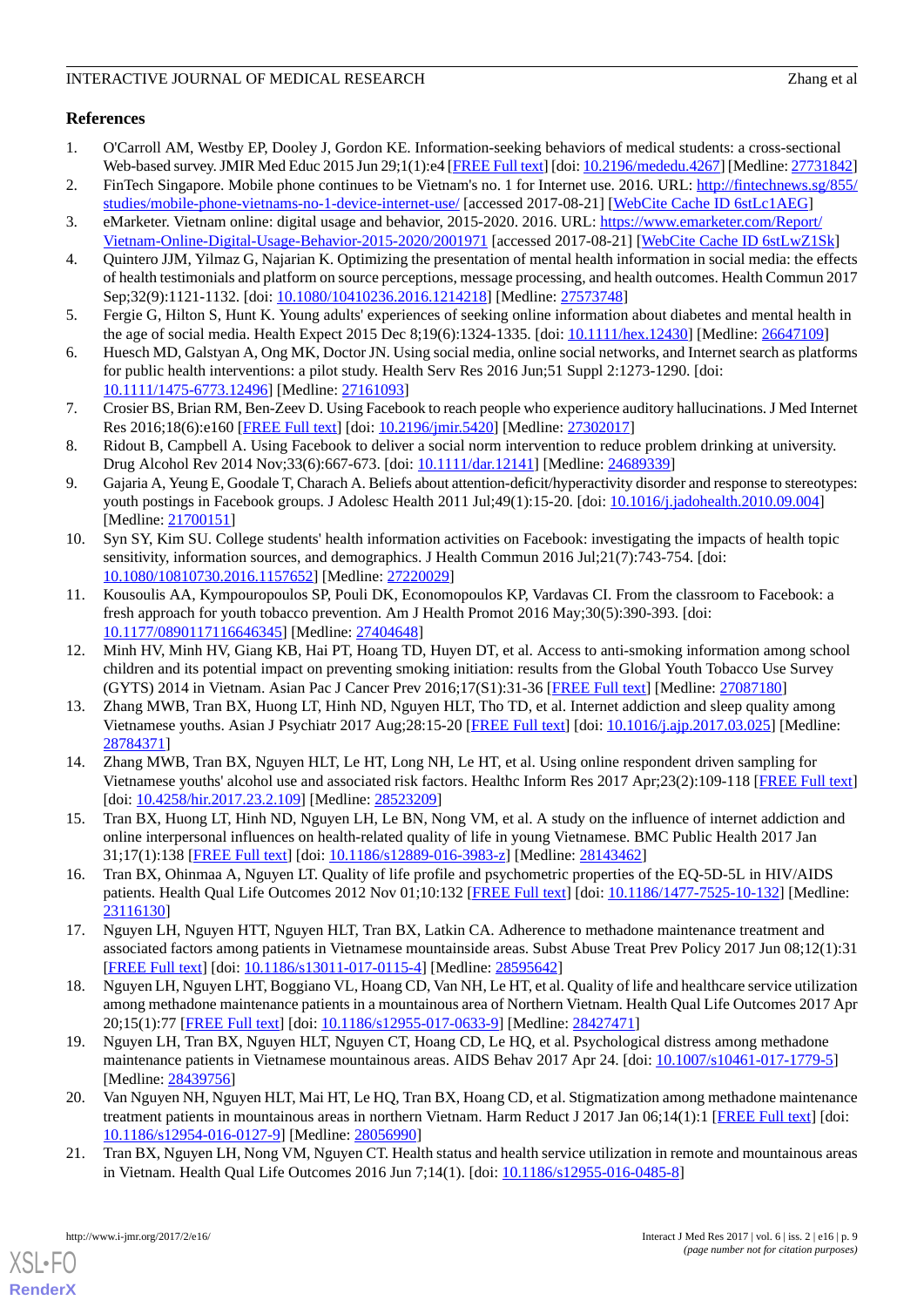- <span id="page-9-0"></span>22. Tran BX, Nguyen LH, Phan HTT, Nguyen LK, Latkin CA. Preference of methadone maintenance patients for the integrative and decentralized service delivery models in Vietnam. Harm Reduct J 2015 Sep 17;12:29 [\[FREE Full text\]](https://harmreductionjournal.biomedcentral.com/articles/10.1186/s12954-015-0063-0) [doi: [10.1186/s12954-015-0063-0\]](http://dx.doi.org/10.1186/s12954-015-0063-0) [Medline: [26377824](http://www.ncbi.nlm.nih.gov/entrez/query.fcgi?cmd=Retrieve&db=PubMed&list_uids=26377824&dopt=Abstract)]
- <span id="page-9-1"></span>23. Karam F, Bérard A, Sheehy O, Huneau M, Briggs G, Chambers C, OTIS Research Committee. Reliability and validity of the 4-item perceived stress scale among pregnant women: results from the OTIS antidepressants study. Res Nurs Health 2012 Aug;35(4):363-375. [doi: [10.1002/nur.21482\]](http://dx.doi.org/10.1002/nur.21482) [Medline: [22511354](http://www.ncbi.nlm.nih.gov/entrez/query.fcgi?cmd=Retrieve&db=PubMed&list_uids=22511354&dopt=Abstract)]
- <span id="page-9-2"></span>24. Tran BX, Nguyen N, Ohinmaa A, Duong AT, Nguyen LT, Vu PX, et al. Prevalence and correlates of alcohol use disorders during antiretroviral treatment in injection-driven HIV epidemics in Vietnam. Drug Alcohol Depend 2013 Jan 01;127(1-3):39-44. [doi: [10.1016/j.drugalcdep.2012.06.009](http://dx.doi.org/10.1016/j.drugalcdep.2012.06.009)] [Medline: [22749565](http://www.ncbi.nlm.nih.gov/entrez/query.fcgi?cmd=Retrieve&db=PubMed&list_uids=22749565&dopt=Abstract)]
- 25. Tran BX, Nguyen LT, Do CD, Nguyen QL, Maher RM. Associations between alcohol use disorders and adherence to antiretroviral treatment and quality of life amongst people living with HIV/AIDS. BMC Public Health 2014 Jan 10;14:27 [[FREE Full text](https://bmcpublichealth.biomedcentral.com/articles/10.1186/1471-2458-14-27)] [doi: [10.1186/1471-2458-14-27\]](http://dx.doi.org/10.1186/1471-2458-14-27) [Medline: [24411007](http://www.ncbi.nlm.nih.gov/entrez/query.fcgi?cmd=Retrieve&db=PubMed&list_uids=24411007&dopt=Abstract)]
- 26. Bradley KA, DeBenedetti AF, Volk RJ, Williams EC, Frank D, Kivlahan DR. AUDIT-C as a brief screen for alcohol misuse in primary care. Alcohol Clin Exp Res 2007 Jul;31(7):1208-1217. [doi: [10.1111/j.1530-0277.2007.00403.x\]](http://dx.doi.org/10.1111/j.1530-0277.2007.00403.x) [Medline: [17451397](http://www.ncbi.nlm.nih.gov/entrez/query.fcgi?cmd=Retrieve&db=PubMed&list_uids=17451397&dopt=Abstract)]
- 27. Tran BX, Nguyen LH, Nguyen CT, Phan HTT, Latkin CA. Alcohol abuse increases the risk of HIV infection and diminishes health status of clients attending HIV testing services in Vietnam. Harm Reduct J 2016 Feb 16;13:6 [\[FREE Full text](https://harmreductionjournal.biomedcentral.com/articles/10.1186/s12954-016-0096-z)] [doi: [10.1186/s12954-016-0096-z](http://dx.doi.org/10.1186/s12954-016-0096-z)] [Medline: [26879232\]](http://www.ncbi.nlm.nih.gov/entrez/query.fcgi?cmd=Retrieve&db=PubMed&list_uids=26879232&dopt=Abstract)
- 28. Tran BX, Nguyen LH, Nguyen LP, Nguyen CT, Phan HTT, Latkin CA. Methadone maintenance treatment promotes referral and uptake of HIV testing and counselling services amongst drug users and their partners. PLoS One 2016;11(4):e0152804 [[FREE Full text](http://dx.plos.org/10.1371/journal.pone.0152804)] [doi: [10.1371/journal.pone.0152804](http://dx.doi.org/10.1371/journal.pone.0152804)] [Medline: [27046029](http://www.ncbi.nlm.nih.gov/entrez/query.fcgi?cmd=Retrieve&db=PubMed&list_uids=27046029&dopt=Abstract)]
- <span id="page-9-3"></span>29. Tran BX, Nguyen LH, Nong VM, Nguyen CT, Phan HTT, Latkin CA. Behavioral and quality-of-life outcomes in different service models for methadone maintenance treatment in Vietnam. Harm Reduct J 2016 Feb 02;13:4 [\[FREE Full text](https://harmreductionjournal.biomedcentral.com/articles/10.1186/s12954-016-0091-4)] [doi: [10.1186/s12954-016-0091-4\]](http://dx.doi.org/10.1186/s12954-016-0091-4) [Medline: [26837193](http://www.ncbi.nlm.nih.gov/entrez/query.fcgi?cmd=Retrieve&db=PubMed&list_uids=26837193&dopt=Abstract)]
- <span id="page-9-5"></span><span id="page-9-4"></span>30. Tran BX, Vu PB, Nguyen LH, Latkin SK, Nguyen CT, Phan HTT, et al. Drug addiction stigma in relation to methadone maintenance treatment by different service delivery models in Vietnam. BMC Public Health 2016 Mar 08;16:238 [\[FREE](https://bmcpublichealth.biomedcentral.com/articles/10.1186/s12889-016-2897-0) [Full text\]](https://bmcpublichealth.biomedcentral.com/articles/10.1186/s12889-016-2897-0) [doi: [10.1186/s12889-016-2897-0](http://dx.doi.org/10.1186/s12889-016-2897-0)] [Medline: [26956741](http://www.ncbi.nlm.nih.gov/entrez/query.fcgi?cmd=Retrieve&db=PubMed&list_uids=26956741&dopt=Abstract)]
- <span id="page-9-6"></span>31. Hosmer Jr D. Applied Logistic Regression. 3rd Edition. Hoboken: Wiley Publishing; 2013.
- <span id="page-9-7"></span>32. Shi J, Niu Q. SNSs usage among Chinese internet users: an empirical study. Stud Health Technol Inform 2010;154:150-154. [Medline: [20543288](http://www.ncbi.nlm.nih.gov/entrez/query.fcgi?cmd=Retrieve&db=PubMed&list_uids=20543288&dopt=Abstract)]
- <span id="page-9-8"></span>33. Lee EB. Young, black, and connected: Facebook usage among African American college students. J Black Stud 2012;43(3):336-354. [Medline: [22536626](http://www.ncbi.nlm.nih.gov/entrez/query.fcgi?cmd=Retrieve&db=PubMed&list_uids=22536626&dopt=Abstract)]
- <span id="page-9-9"></span>34. Underwood J, Kerlin L, Farrington-Flint L. The lies we tell and what they say about us: using behavioural characteristics to explain Facebook activity. Comput Hum Behav 2011;27(5):1621-1626.
- <span id="page-9-10"></span>35. Barker V, Ota H. Mixi diary versus Facebook photos: social networking site use among Japanese and Caucasian American females. J Intercultural Comm Res 2011 Mar;40(1):39-63. [doi: [10.1080/17475759.2011.558321](http://dx.doi.org/10.1080/17475759.2011.558321)]
- <span id="page-9-11"></span>36. Kim Y, Sohn D, Choi S. Cultural difference in motivations for using social network sites: a comparative study of American and Korean college students. Comput Hum Behav 2011;27(1):1.
- <span id="page-9-12"></span>37. Ramanadhan S, Mendez SR, Rao M, Viswanath K. Social media use by community-based organizations conducting health promotion: a content analysis. BMC Public Health 2013;13:1129 [[FREE Full text](http://www.biomedcentral.com/1471-2458/13/1129)] [doi: [10.1186/1471-2458-13-1129\]](http://dx.doi.org/10.1186/1471-2458-13-1129) [Medline: [24313999](http://www.ncbi.nlm.nih.gov/entrez/query.fcgi?cmd=Retrieve&db=PubMed&list_uids=24313999&dopt=Abstract)]
- <span id="page-9-13"></span>38. Raacke J, Bonds-Raacke J. MySpace and Facebook: applying the uses and gratifications theory to exploring friend-networking sites. Cyberpsychol Behav 2008 Apr;11(2):169-174. [doi: [10.1089/cpb.2007.0056](http://dx.doi.org/10.1089/cpb.2007.0056)] [Medline: [18422409](http://www.ncbi.nlm.nih.gov/entrez/query.fcgi?cmd=Retrieve&db=PubMed&list_uids=18422409&dopt=Abstract)]
- 39. Hormes JM. Under the influence of Facebook? Excess use of social networking sites and drinking motives, consequences, and attitudes in college students. J Behav Addict 2016 Mar;5(1):122-129 [\[FREE Full text](http://europepmc.org/abstract/MED/28092186)] [doi: [10.1556/2006.5.2016.007](http://dx.doi.org/10.1556/2006.5.2016.007)] [Medline: [28092186](http://www.ncbi.nlm.nih.gov/entrez/query.fcgi?cmd=Retrieve&db=PubMed&list_uids=28092186&dopt=Abstract)]
- 40. Jawad M, Abass J, Hariri A, Akl EA. Social media use for public health campaigning in a low resource setting: the case of waterpipe tobacco smoking. Biomed Res Int 2015;2015:562586 [\[FREE Full text\]](https://dx.doi.org/10.1155/2015/562586) [doi: [10.1155/2015/562586](http://dx.doi.org/10.1155/2015/562586)] [Medline: [26273631](http://www.ncbi.nlm.nih.gov/entrez/query.fcgi?cmd=Retrieve&db=PubMed&list_uids=26273631&dopt=Abstract)]

# **Abbreviations**

**AUDIT-C:** Alcohol Use Disorders Identification Test–Consumption **EQ-5D-5L:** EuroQol 5 dimension 5 level questionnaire **HRQOL:** health-related quality of life **OR:** odds ratio **PSS: Perceived Stress Scale RDS:** respondent-driven sampling **VAS:** visual analog scale



[XSL](http://www.w3.org/Style/XSL)•FO **[RenderX](http://www.renderx.com/)**